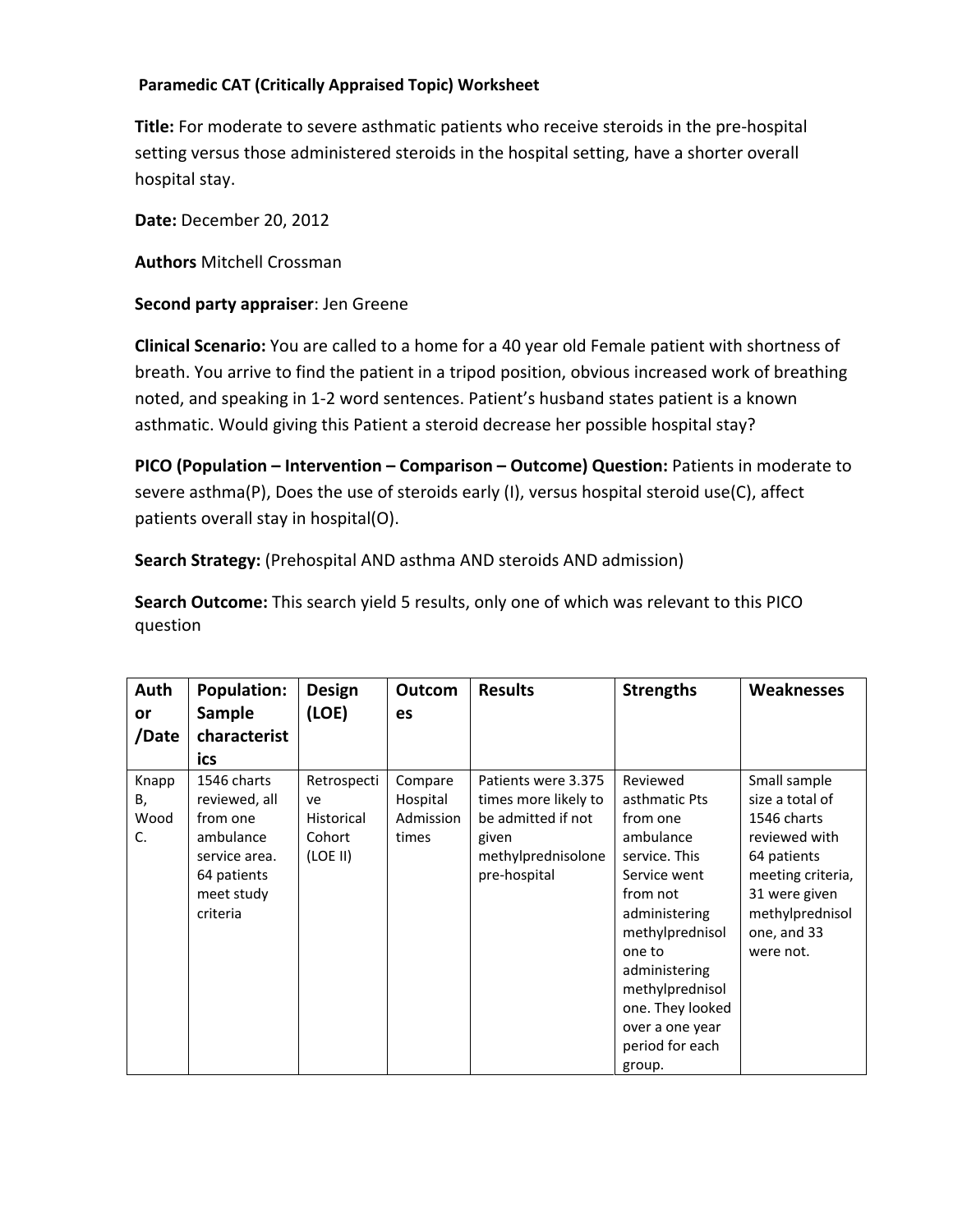**Comments:** This comparative retrospective study compared two different groups of asthmatic patients. One group treated with methylprednisolone pre‐hospital and another group that was given methylprednisolone in the hospital. They found that patients were 3.375 times more likely to be admitted if not given methylprednisolone in the pre‐hospital setting.

**Consider:** This was one particular city with a very select patient group. As methylprednisolone was given in later year by ambulance service, in hospital care for these patients might have advanced also which would lead to overall shorter in hospital times for these patients.

**Clinical Bottom Line:** Thinking about why steroids are good to be given early on in the emergency department setting, then same logic should apply to pre-hospital setting. Of course more research should be done before practice is changed.